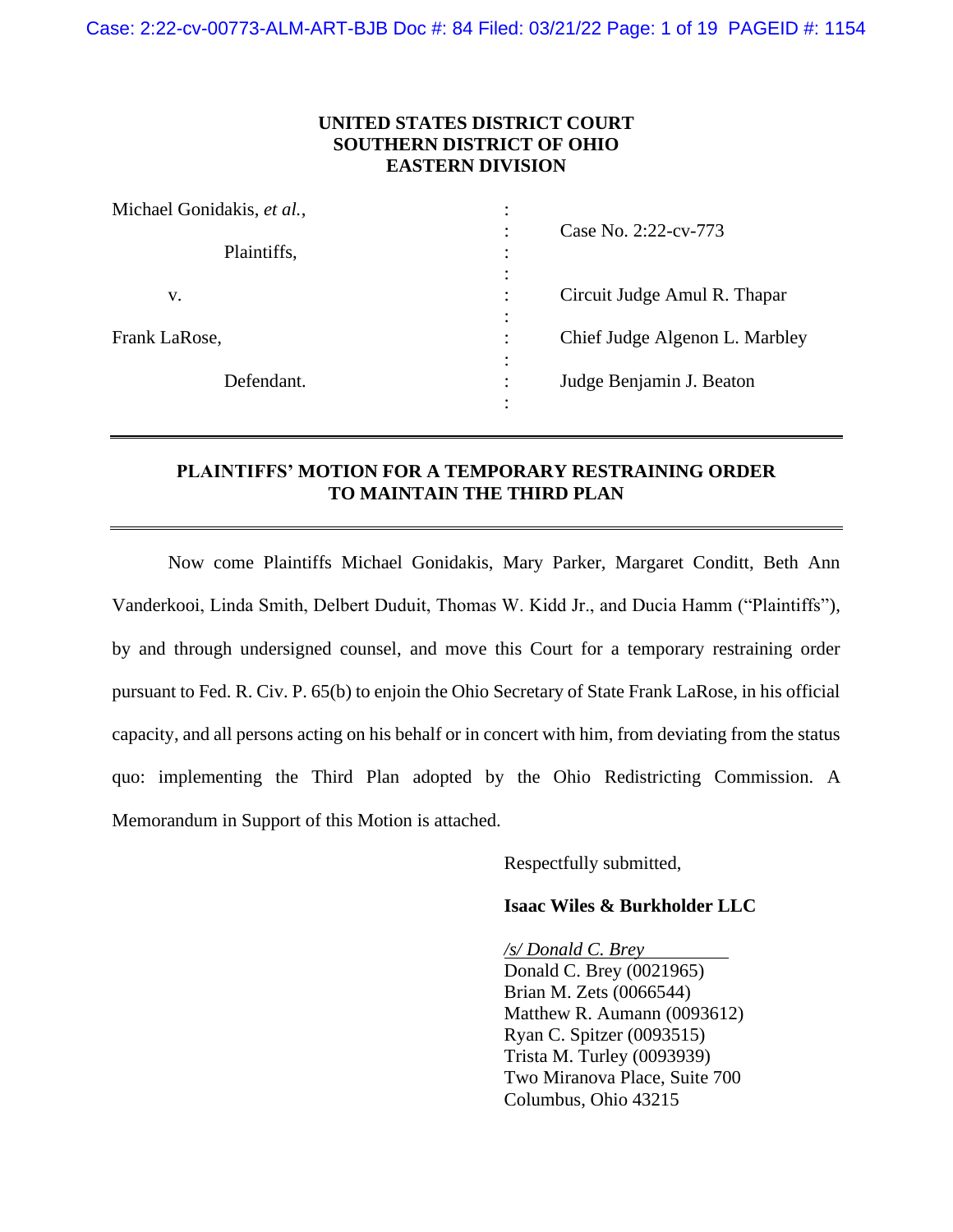Case: 2:22-cv-00773-ALM-ART-BJB Doc #: 84 Filed: 03/21/22 Page: 2 of 19 PAGEID #: 1155

Tel: 614-221-2121; Fax: 614-365-9516 [dbrey@isaacwiles.com](mailto:dbrey@isaacwiles.com) [bzets@isaacwiles.com](mailto:bzets@isaacwiles.com) [maumann@isaacwiles.com](mailto:maumann@isaacwiles.com) [rspitzer@isaacwiles.com](mailto:rspitzer@isaacwiles.com) tturley@isaacwiles.com

*Attorneys for Plaintiffs Michael Gonidakis, Mary Parker, Margaret Conditt, Beth Ann Vanderkooi, Linda Smith, Delbert Duduit, Thomas W. Kidd, Jr., and Ducia Hamm*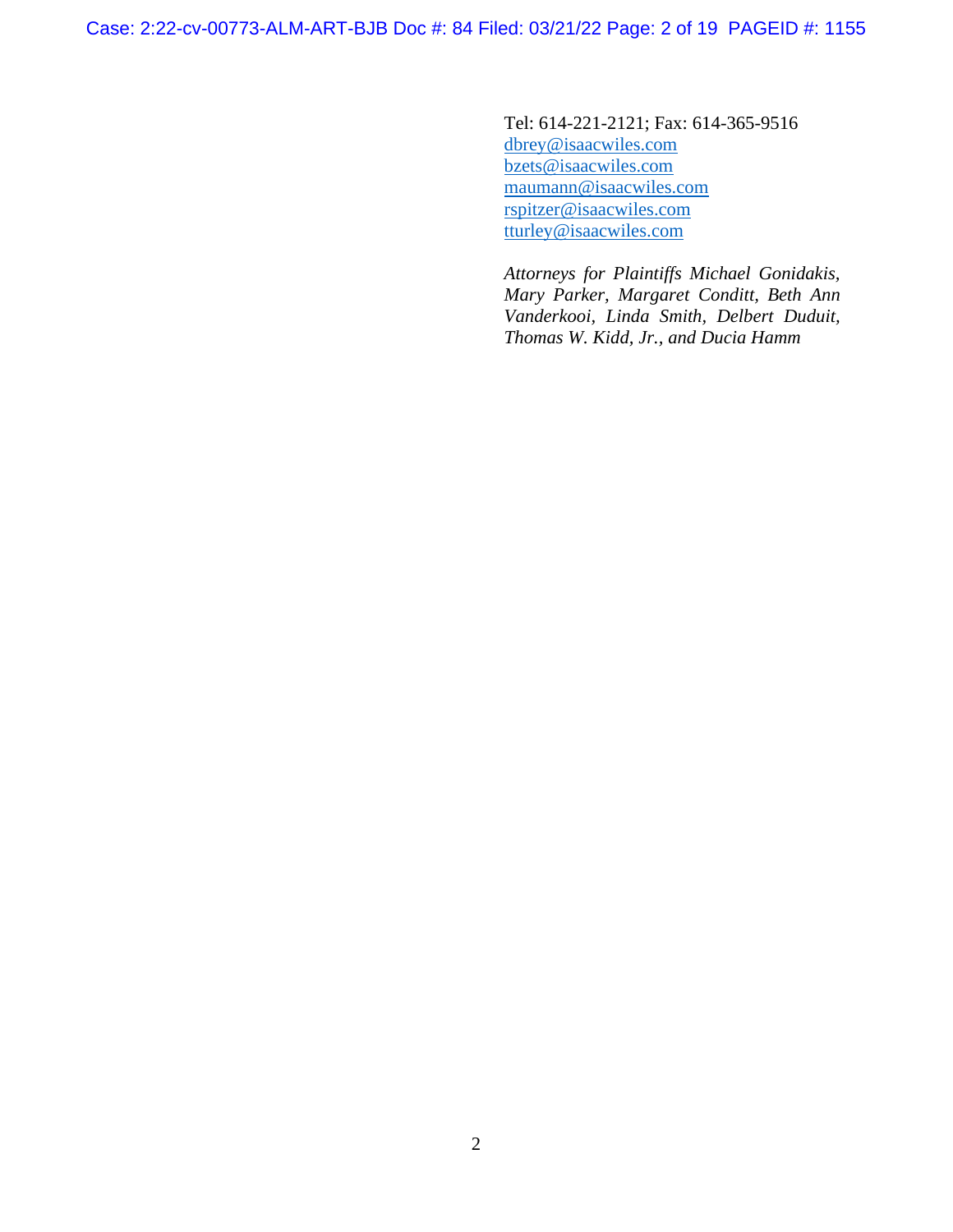#### **MEMORANDUM IN SUPPORT**

More than four weeks ago Plaintiffs asked for a preliminary injunction to protect their right to vote. With key election deadlines a month away, it was a prudent remedy. But since then, Secretary LaRose has started implementing the Ohio Redistricting Commission's Third Plan though he may stop at any time. Plaintiffs therefore seek a temporary restraining order to maintain the status quo, an election under the Third Plan, until this Court can rule on Plaintiffs' pending motion for a preliminary injunction.

#### **I. BACKGROUND**

The Third Plan adopted by the Ohio Redistricting Commission is currently being implemented by the Secretary of State. Should Ohio's Chief Election Officer stop implementing this plan, then there will be no statewide legislative districts for the 2022 election. Without statewide legislative districts, there cannot be a May 3, 2022, primary election.

## **A. Ohio's 2010 legislative district maps and Ohio's population changes.**

Ohio's 2010 legislative district maps were created after receipt of the 2010 U.S. Census data showing that Ohio had a population of 11,536,504 people. The 2020 U.S. Census data showed that much has changed in Ohio over the last ten years, including a net gain of more than 250,000 people and double-digit growth in several regions. (ECF No. 8, First Amended Complaint, ¶ 1). Many political subdivisions such as Franklin, Delaware, Warren, and Union Counties grew by double-digits. (*Id.*, ¶ 33). Franklin, Cuyahoga, and Hamilton Counties, Ohio's most populous counties, saw a total shift of more than 200,000 people. (*Id.*, ¶ 34).

# **B. The Redistricting Commission adopts First Plan and Second Plan, and both are rejected by the Ohio Supreme Court.**

The Ohio Redistricting Commission was created in 2015 by an amendment to the Ohio Constitution. The Redistricting Commission creates statewide legislative districting using the most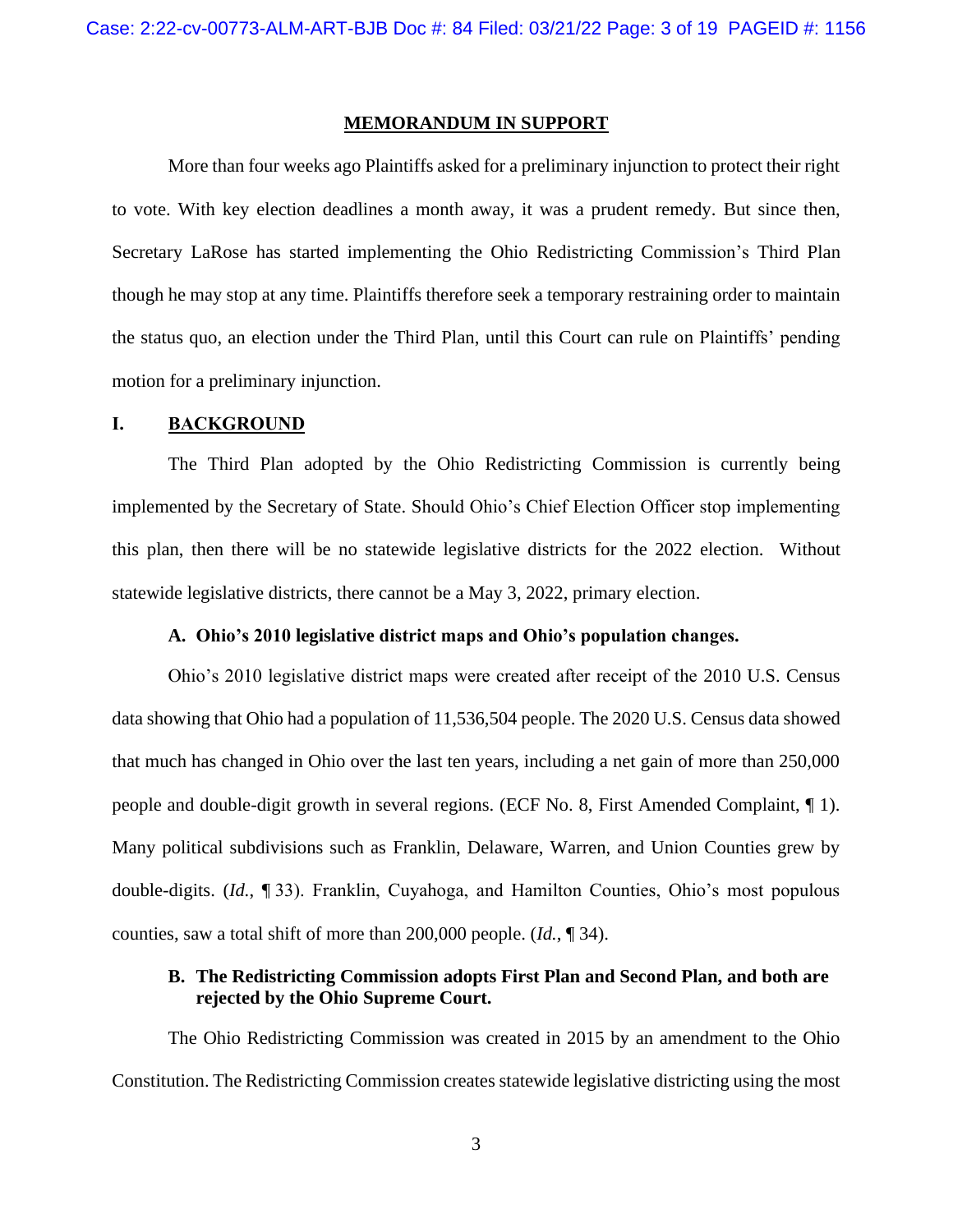recent federal census data. The Redistricting Commission met and adopted the First Plan in September 2021. (ECF No. 8-1, First Amend. Compl., Exhibit A). It was later sent back to the Redistricting Commission by the Ohio Supreme Court in January 2022. *See League of Women Voters of Ohio v. Ohio Redistricting Comm.*, 2022-Ohio-65, ¶ 138.

The Redistricting Commission then met and adopted the Second Plan on January 22, 2022. The Second Plan also used the most recent federal census data. (ECF No. 8-2, First Amend. Compl., Exhibit B). Still, in February 2022, the Ohio Supreme Court sustained objections relating to the Redistricting Commission's Second Plan. *See League of Women Voters of Ohio v. Ohio Redistricting Comm.*, 2022-Ohio-342, ¶ 67.

# **C. The Redistricting Commission adopts the Third Plan and Secretary of State LaRose implements it.**

The Redistricting Commission then convened to create a Third Plan, which passed by a 4- 3 vote. (Plaintiffs' Proposed First Supplemental Complaint ("First Supp. Compl."), ECF No. 75- 1, ¶ 56). The Third Plan accounts for Ohio's population changes. (First Supp. Compl., Exhibit C, ECF No. 75-2, PageID  $\#$  1089). Ohio's population on April 1, 2020, was 11,799,488, meaning the target population for each Ohio House district is 119,186. (*Id.*, PageID # 1092). The chart accompanying the Third Plan shows that the population of each House District is no more than 5% above or below the target population. The same is true for each Ohio Senate District. (*Id.*, PageID # 1095).

Because the Third Plan satisfied the requirements of the U.S. Constitution and the Ohio Constitution, and anticipating no more delay, Secretary of State LaRose began implementing the Third Plan shortly after it was adopted. (First Supp. Compl., Exhibit D, ECF No. 75-2, PageID # 1098). This included a set of revised deadlines to comply with Ohio law and generally avoid election chaos by setting candidate petitions for March 14 and candidate protests for March 17.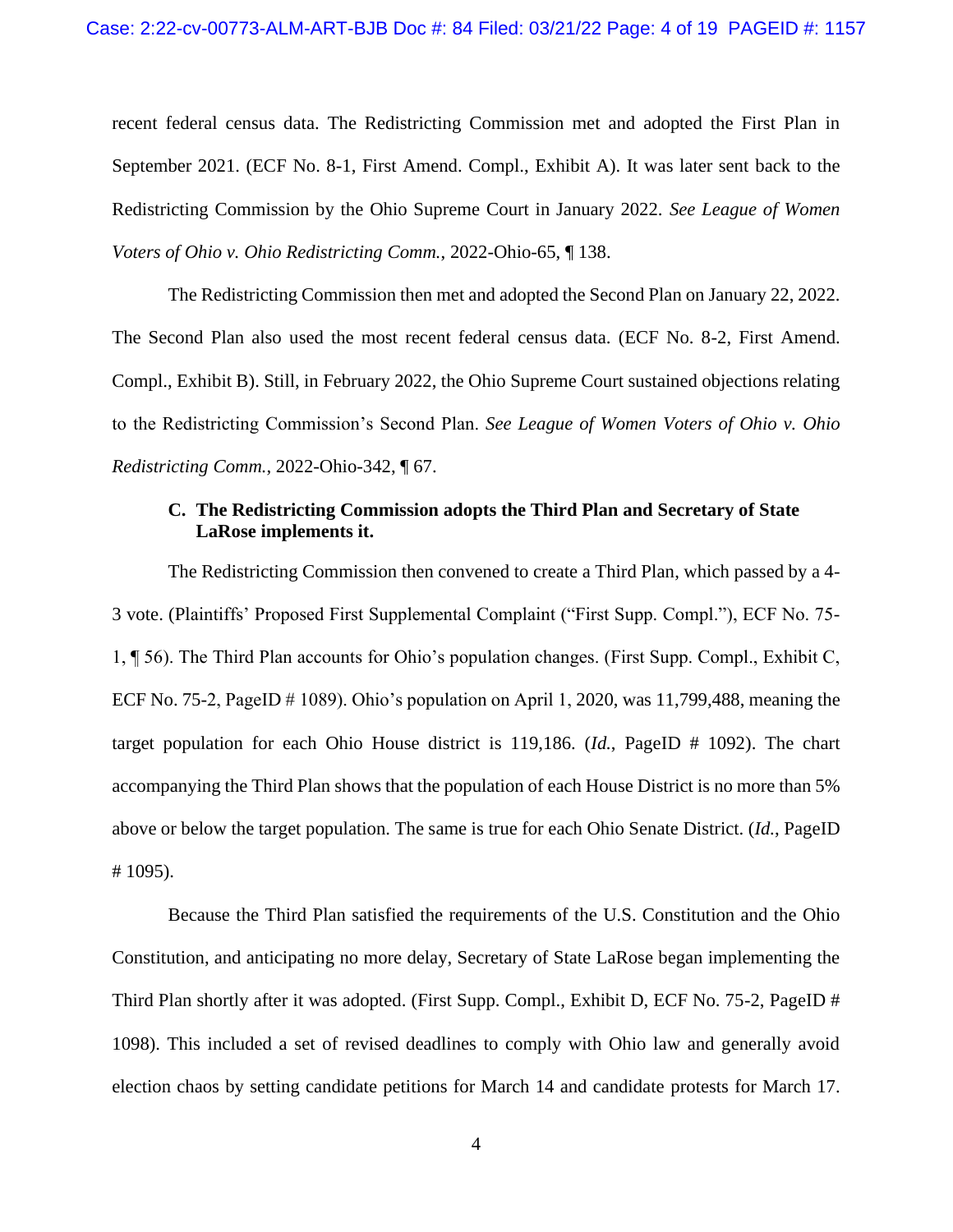(*Id.*, PageID # 1101). This, along with a "little divine blessing," would allow the primary election to go forward on May 3, 2022. (*Id.*, PageID # 1098). The Secretary of State cannot move the date of the primary election.

#### **D. The Third Plan speeds forward.**

The Secretary of State ordered the county boards of election to move forward with the Third Plan on February 26. (First Supp. Compl., Exhibit D, ECF No. 75-2, PageID # 1098). But on March 16, more than two weeks later, the Ohio Supreme Court invalidated the Third Plan. (*Id.*, ¶ 66). However, it is too late for Secretary of State LaRose to implement an unknown "Fourth Plan" and still have an election ready for the May 3 primary. (LaRose Notice, ECF No. 71).

Should Secretary of State LaRose deviate from the Third Plan, it will cause even more election chaos. (Affidavit of Michael Gonidakis ("Gonidakis Aff."), Exhibit 1, ¶ 7). Mr. Gonidakis, for example, typically participates in the state legislative election process, including leaning about candidates, supporting candidates, and associating with like-minded voters (*Id.*). He did so during the most recent election for state legislative officer. (*Id.*, ¶ 8). Despite the confusion posed by the adoption and then rejection of the First Plan and the Second Plan, Mr. Gonidakis started engaging in his usual election activity for the Third Plan, such as supporting candidates. (*Id.*, ¶ 9). Any change from the Third Plan would undo all of Mr. Gonidakis' election efforts so far, and could even deny him the right to vote. (*Id.*, ¶ 12). A change from the Third Plan could also force local boards to revert back to the old districts (i.e., the 2010 statewide legislative districts); however, the old districts fail to account for Ohio's population changes. Mr. Gonidakis, for example, lives in political subdivisions that have grown by more than double-digits percentage points in the last ten years while other parts of Ohio have lost population, meaning his vote would be worth less than other Ohioans. (*Id.*, ¶ 14–15).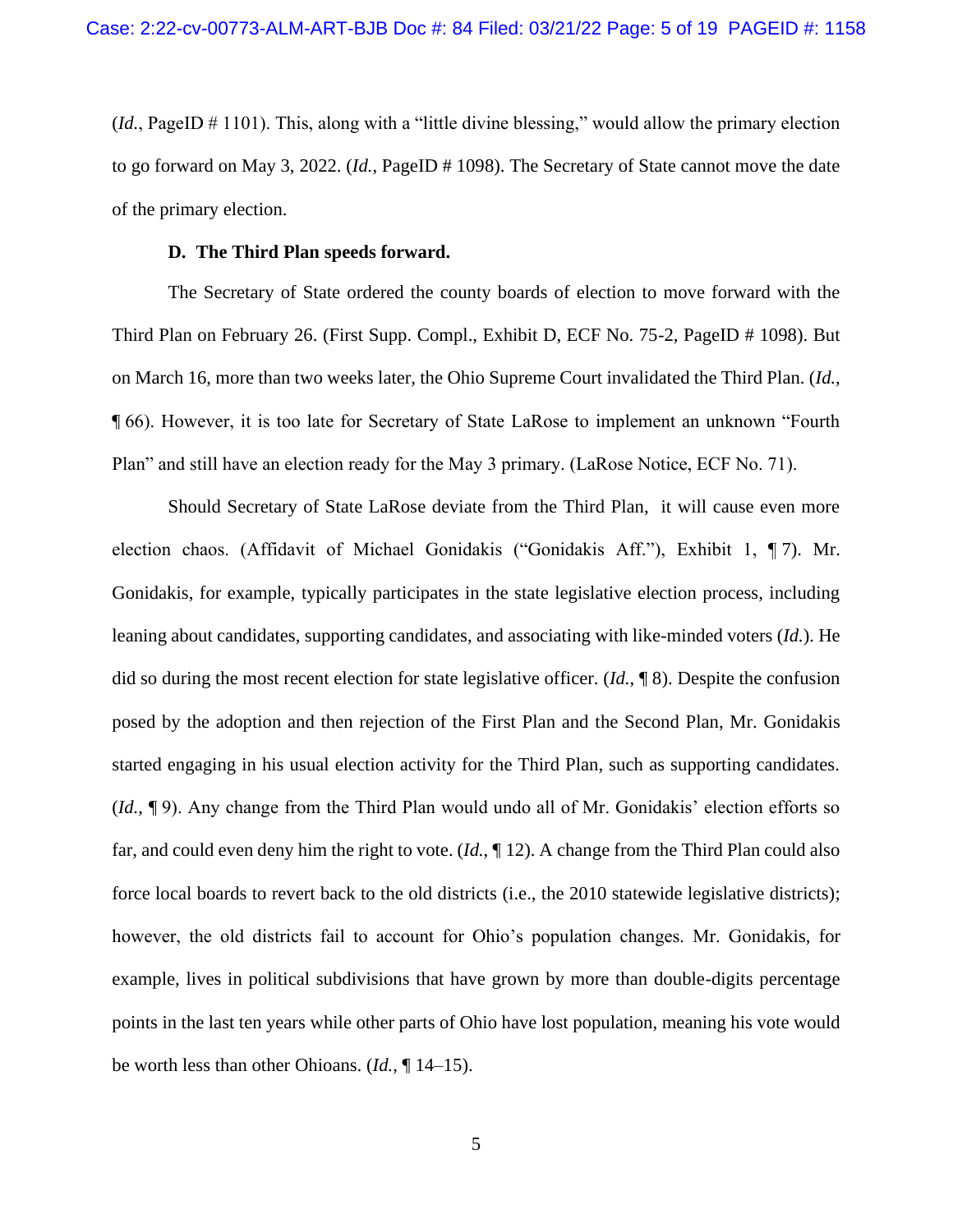Should Secretary LaRose deviate from the Third Plan, then it could also make for less competitive elections. (Affidavit of Dr. Michael Barber ("Dr. Barber Aff.", Exhibit 2). Election expert Dr. Michael Barber analyzed the Third Plan and found that it generally meets proportionality requirements. (Report of Dr. Barber, Exhibit 2, p. 2). The last ten years of statewide election results yielded a ratio of roughly 54% Republican and 46% Democratic, and the Third Plan nearly mirrors that ratio for the Ohio House of Representatives and the Ohio Senate, and does so better than other plans considered. (*Id.*). This is a significant achievement considering that Ohio's Democrats are clustered together in urban areas, making it difficult to create districts that are proportional yet compact. (*See* Affidavit of Sean Trende, Exhibit 3).

#### **E. This litigation.**

Four weeks ago, Plaintiffs asked for the adoption of the most recent plan approved by the Redistricting Commission, and moved for a preliminary injunction for that relief. (ECF Nos. 1, 2). But the case stalled. Now, with election chaos growing ever greater, Plaintiffs now move for temporary restraining order so that Secretary LaRose maintains his efforts implementing the Third Plan until Plaintiffs' motion may be resolved. (ECF Nos. 10, 72).

#### **II. STANDARD OF REVIEW**

As this Court knows, in adjudicating a temporary restraining order this Court must balance four factors: "(1) plaintiff is likely to succeed on the merits; (2) the chance that plaintiff would suffer irreparable injury without immediate injunctive relief; (3) the possibility of harm to others; and (4) the public interest." *Women's Med. Prof'l Corp. v. Baird*, No. 03-CV-162, 2008 U.S. Dist. LEXIS 128327, at \*3 (S.D. Ohio Feb. 27, 2008) (Marbley, J.) (citing *Chabad of S. Oh. & Congregation Lubavitch v. City of Cincinnati*, 363 F.3d 427, 432 (6th Cir. 2004)). Because the purpose of temporary restraining order is to prevent harm before a hearing can be held for a preliminary injunction, courts may also focus on the irreparability and the immediacy of the harm.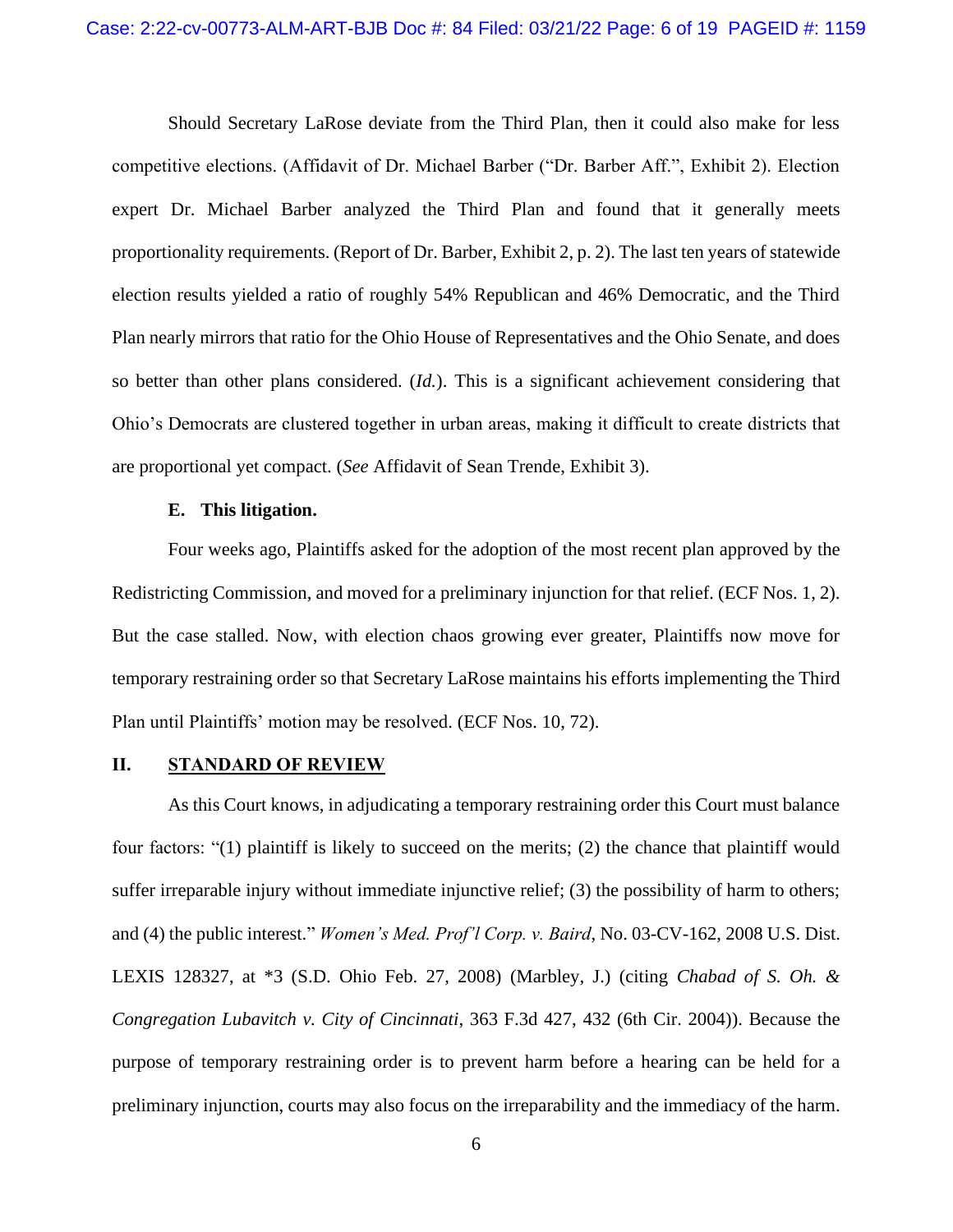*Miller v. Ohio Civil Rights Comm'n*, No. 2:21-cv-03973, 2022 U.S. Dist. LEXIS 11939, at \*8 (S.D. Ohio Jan. 24, 2022) (Marbley, J.) (citation omitted).

Plaintiffs are likely to succeed on the merits, and will suffer irreparable and immediate harm if the work implementing the Third Plan is halted, so this Court should maintain the status quo until a preliminary injunction hearing may be held.

#### **III. LAW AND ARGUMENT**

Because Plaintiffs' will suffer irreparable and immediate harm if the work on the Third Plan halts, as their constitutional right to vote will have been violated, this Court must maintain the Third Plan until a hearing on Plaintiffs' preliminary injunction may be held.

## **A. Plaintiffs' risk immediate harm without this Court's intervention.**

With an eye towards the May 3, 2022, primary, Plaintiffs moved for a preliminary injunction in mid-February. (ECF Nos. 1, 2). But since Plaintiffs moved a month ago, their risk of harm has grown imminent.

First, Plaintiffs currently effectively have voting districts under the Third Plan. (LaRose Notice, ECF No. 71; First Supp. Compl., Exhibit D). That is because Secretary LaRose instructed county boards of election to begin implementing the Third Plan. It now appears, however, that Secretary LaRose may be prepared to stop that implementation. (*See* ECF No. 76). Indeed, Secretary LaRose's most recent filing suggests he may be in the process of telling county boards of election not to implement the Third Plan. (*Id.*, PageID # 1108). This could happen at any time, and would strip Plaintiffs' voting rights away. Because Secretary LaRose could eliminate Plaintiffs' state legislative districts at any time, Plaintiffs face imminent constitutional harm.

Second, Plaintiffs have already started engaging in their election activity under the Third Plan. (Gonidakis Aff., ¶ 7). Mr. Gonidakis, for example started engaging in his usual election activity for the Third Plan, such as supporting candidates. (*Id.*, ¶ 9). Any change from the Third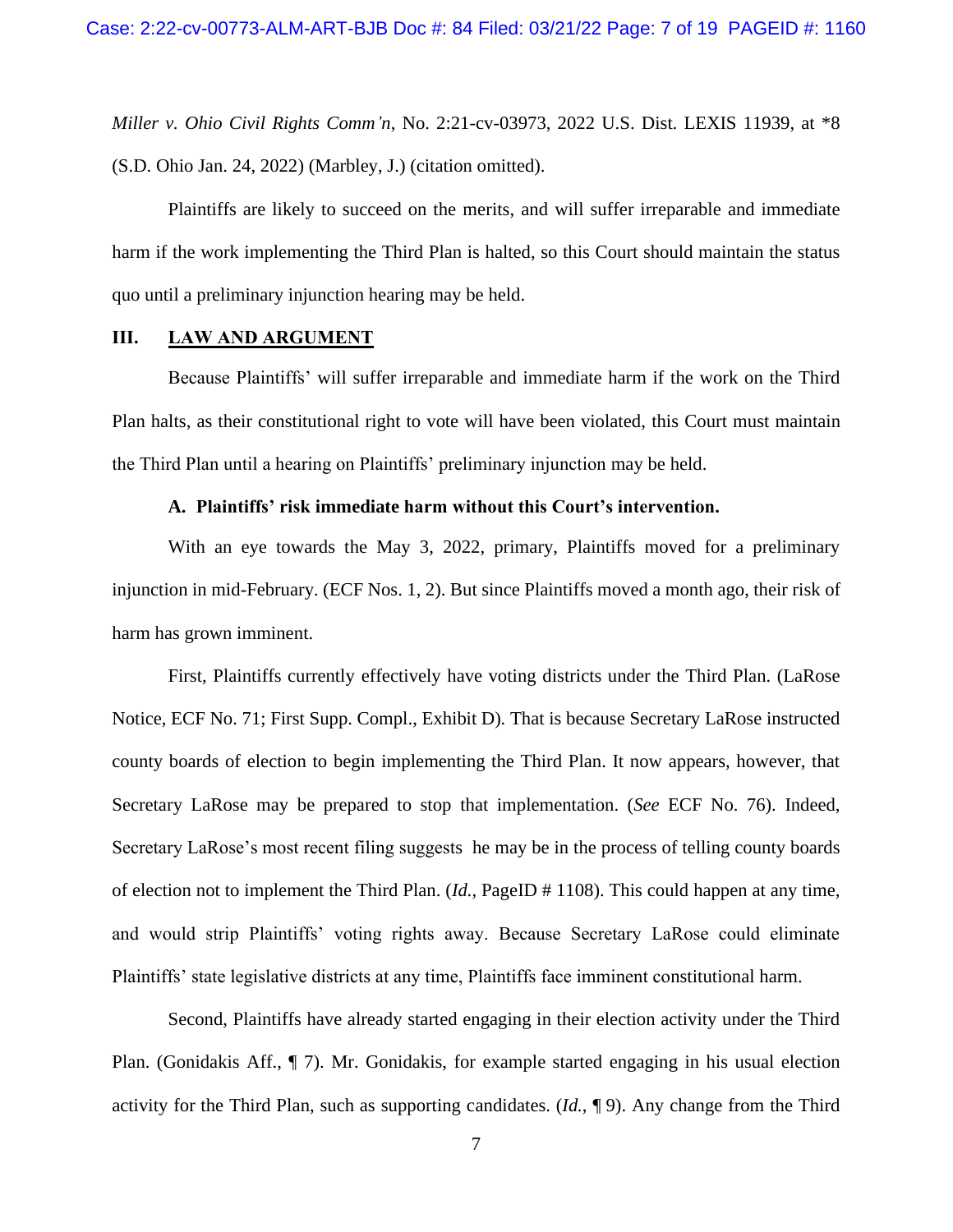Plan would undo all of Mr. Gonidakis' election efforts so far, and could even deny him the right to vote. (*Id.*, ¶ 12).

Third, **this Thursday** is the last day for candidates to change residence for senators and representatives. *See* Ohio Constitution, Article XI, Section 9(C). This deadline combined with Secretary LaRose's suggestion that he may pause or stop the implementation of the Third Plan means that there is imminent risk of harm to Plaintiffs.

Fourth, the risk is imminent because it is ongoing. The back-and-forth between the Redistricting Commission and Ohio Supreme Court continues to grant and deny Plaintiffs' right to vote as well as their right to engage the election process (i.e., associate with candidates and likeminded voters). This back-and-forth happened to Plaintiffs a third time on March 16, 2022, and with the Redistricting Commission starting to convene again, it is likely to occur a fourth time upon the Ohio Supreme Court's review. Plaintiffs know this to be the case because it has happened three times before.

# **B. Plaintiffs are likely to succeed on the merits because their right to vote and right to associate has been denied.**

Without the Third Plan Plaintiffs' right to vote will be violated, so Plaintiffs are therefore likely to succeed on the merits.

### **1. Without the Third Plan, no state legislative districts exist so Plaintiffs cannot vote in violation of the U.S. Constitution.**

Should Secretary LaRose cease implementing the Third Plan, there would be a complete lack of legislative districts in violation of the U.S. Constitution. The right to vote is a fundamental right, and the Equal Protection Clause and the Substantive Due Process Clause prohibit blanket disenfranchisement. *George v. Hargett*, 879 F.3d 711, 727 (6th Cir. 2018) (citing *Warf v. Bd. of Elections of Green Cty.*, 619 F.3d 553, 559 (6th Cir. 2010)); *see also, League of Women Voters v. Brunner*, 548 F.3d 463, 478 (6th Cir. 2008). In these instances, "federal court intervention may be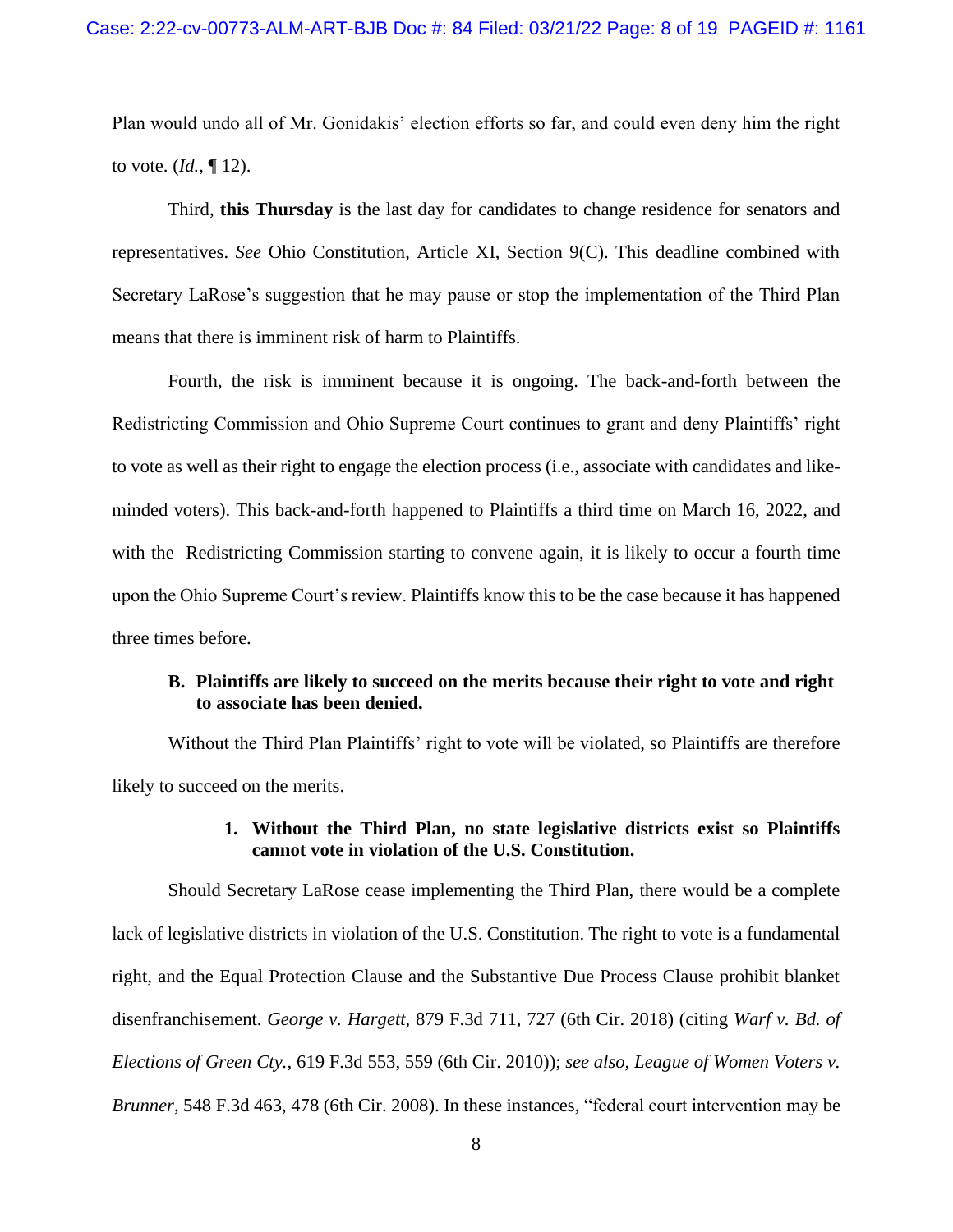appropriate" to avoid an unfair election. *Brunner*, 548 F.3d at 478 (citing *Griffin v. Burns*, 570 F.2d 1065, 1078-79 (1st Cir. 1971)).

Here, this Court should maintain the Third Plan or Plaintiffs will be without legislative districts to vote. (*See* Gonidakis Aff., Exhibit A). Secretary of State LaRose began moving forward with the Third Plan in February shortly after it was adopted. (First Supp. Compl., Exhibit D). This included directing the local boards of election to begin implementation. (ECF No. 71, PageID # 1038). Should this work be undone, then it would be mean that Plaintiffs would not have districts to vote in or candidates to vote for: Plaintiffs' voting power would be diluted to zero. This sort of blanket disenfranchisement would violate the U.S. Constitution fundamentally.

# **2. Alternatively, the state legislative districts are based on the 2010 census, so they are now malapportioned in violation of the U.S. Constitution.**

The Third Plan should also be maintained because using the old legislative districts is not an option. *See, Evenwel v. Abbott*, 578 U.S. 54, 59, 136 S. Ct. 1120, 1124 (2016). As the U.S. Supreme Court recently explained, when drawing state legislative districts, the maximum population deviation between the largest and smallest districts is 10%. *Id.* (citing *Brown v. Thomson*, 462 U.S. 835, 842-843, 103 S. Ct. 2690, 77 L. Ed. 2d 214 (1983)). In fact, "[m]aximum deviations above 10% are presumptively impermissible." *Id.* Such deviations violate the Equal Protection Clause of the U.S. Constitution. *Id.* (citing *Reynolds v. Sims*, 377 U.S. 533, 568, 84 S. Ct. 1362, 12 L. Ed. 2d 506 (1964)); *see also, Kopald v. Carr*, 343 F. Supp. 51, 52 (M.D. Tenn. 1972).

Here, the population in Plaintiffs' state legislative districts are more than 10% above the least populous state legislative districts, in violation of the Equal Protection Clause, so this Court should adopt the Second Plan. Plaintiffs' house and senate districts are based on based on 2010 decennial census. (*See* First Supp. Compl., ECF No. 75-1, ¶¶ 69–72). Mr. Gonidakis, Ms.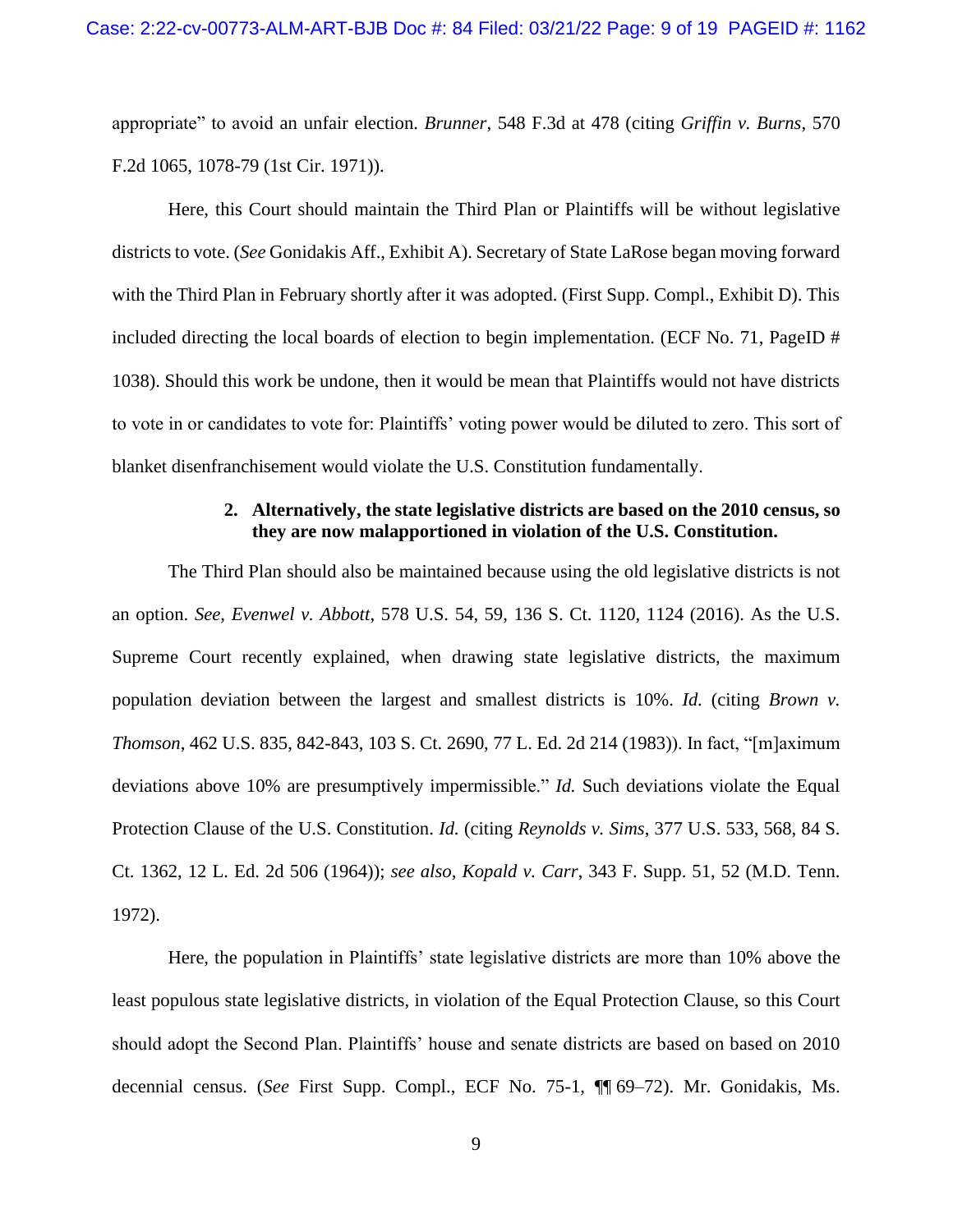Vanderkooi, and Ms. Smith live in Franklin County, which has gained more than 150,000 people since the last census, and their respective cities have experienced more than 10% in population gains. (*Id.*). Mr. Gonidakis specifically lives in Dublin, Ohio, which has grown in population by more than 20%, so his legislative districts are malapportioned. (Gonidakis Aff., ¶ 6).

Because Ohio's population has changed, so too has the population in the state legislative districts. Double-digit growth in some areas and population losses in others means that the state legislative districts cannot be within 5% of the target population for a state legislative district. (*Id.*, ¶ 62). As a result, Plaintiffs' districts, including House Districts 18, 19, 21, 52, 62, 68, 70, and 90 and Senate Districts 3, 4, 7, 14, 15, 16, 19, and 22, dilute their vote in violation of the "one-person, one-vote" requirement.

### **3. Plaintiffs cannot freely associate with others in their district in violation of the U.S. Constitution.**

This Court should maintain the Third Plan so Plaintiffs may freely associate. "The rights of political association and free speech occupy a similarly hallowed place in the constitutional pantheon." *Graveline v. Benson*, 992 F.3d 524, 535 (6th Cir. 2021) (citation omitted). Though the right to politically associate is not absolute, a severe restriction must be narrowly drawn to advance a state interest of compelling importance. *Kishore v. Whitmer*, 972 F.3d 745, 749 (6th Cir. 2020) (citation omitted).

Here, should this Court allow the Third Plan to lapse, then Plaintiffs cannot associate with members of their state legislative districts in violation of the U.S. Constitution. Mr. Gonidakis, for example, has historically learned about his candidates, supported candidates, and associated with like-minded voters. (Gonidakis Aff., ¶ 7). He has started to do so under the Third Plan. (*Id.*, ¶ 9). Should this Court allow the Third Plan to be undone, then so will Mr. Gonidakis' work as well as First Amendment rights. (*Id.*). Moreover, this severe restriction has no compelling interest of state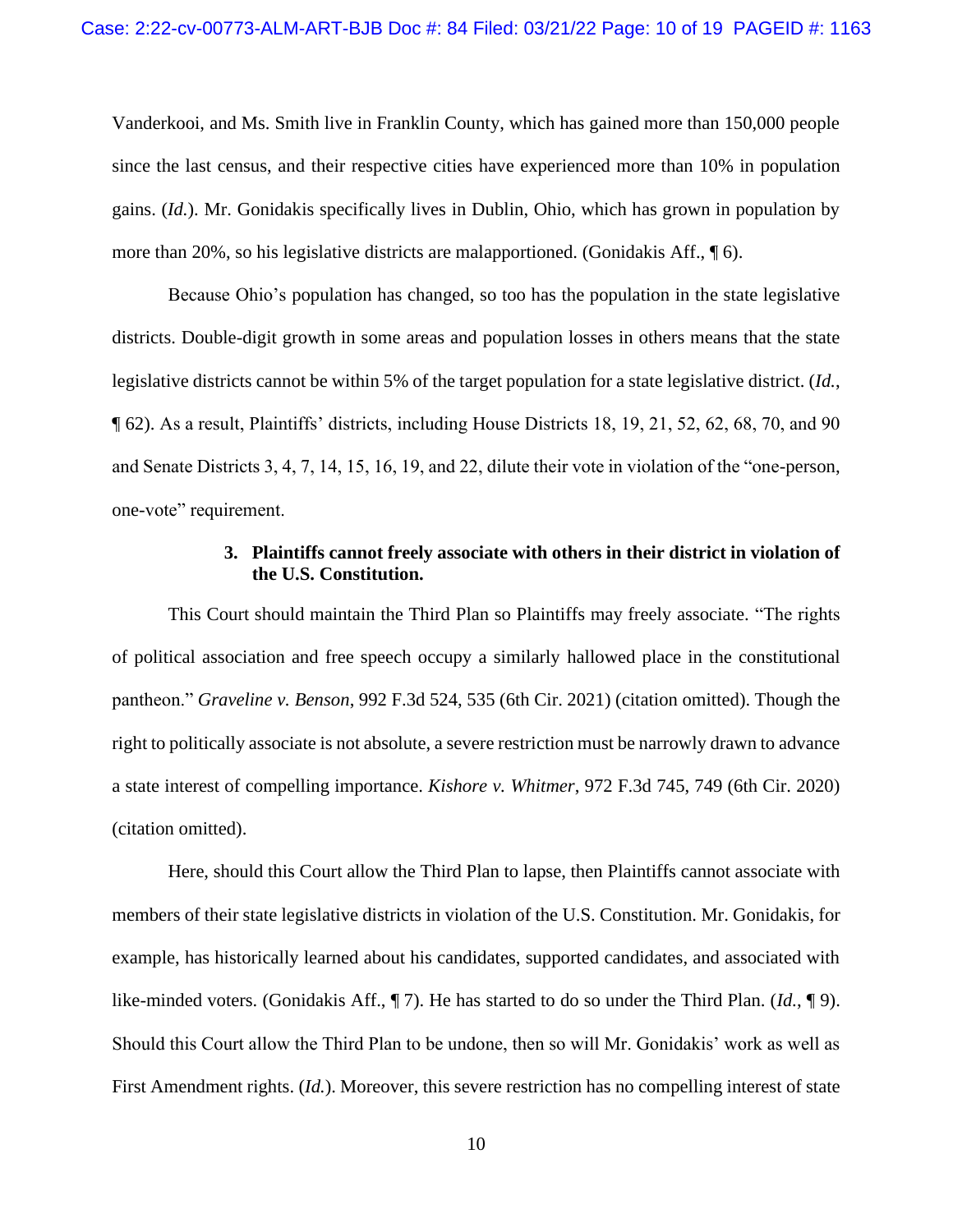importance. Indeed, Plaintiffs' fundamental rights appear to be burdened for no reason at all. Accordingly, Plaintiffs' right to associate and engage in political discourse has been violated, and this Court should intervene.

### **4. Without the Third Plan, Plaintiffs' voting rights risk arbitrary denial.**

This Court should maintain the Third Plan because the Ohio Supreme Court's evolving standards violate the U.S. Constitution. The Due Process Clause of the Fourteenth Amendment to the Constitution states that no State shall "deprive any person of life, liberty, or property, without due process of law[.]" U.S. Const. Amend XIV, § 1. It "imposes on the **States** the standards necessary to ensure that judicial proceedings are fundamentally fair," *Lassiter v. Dep't of Soc. Servs.,* 452 U.S. 18, 33 (1981), requiring that litigants receive "notice and opportunity for hearing appropriate to the nature of the case," *Mullane v. Cent. Hanover Bank & Tr. Co.,* 339 U.S. 306, 313 (1950) (emphasis added). This procedural fairness requirement applies to state courts. *See Reich,* 513 U.S. at 110–14; *Bouie v. City of Columbia,* 378 U.S. 347, 354–55 (1964); *Saunders, v. Shaw,* 244 U.S. 317, 319–20 (1917).

The U.S. Supreme Court has repeatedly recognized that a state supreme court cannot give "retroactive effect" to an "unforeseeable" decision, if the application of that decision would deny "a litigant a [fair] hearing." *Bouie,* 378 U.S. at 354–55; *Reich,* 513 U.S. at 110–14; *Saunders,* 244 U.S. at 319–20. In *Saunders,* a defendant won a judgment in a state trial court after that court concluded that the plaintiff's factual claim "was not open to the plaintiff" under then-existing law. 244 U.S. at 319–20. The state supreme court reversed, resting its opinion on a case decided *after*  the trial court's judgment, thus making the plaintiff's factual claim legally available to him. But what the state supreme court did not do was remand the action to the trial court to afford the defendant "the proper opportunity to present his evidence" on that now-relevant factual claim. *Id.*  at 319. Unsurprisingly, the Supreme Court of the United States reversed, holding that it is "contrary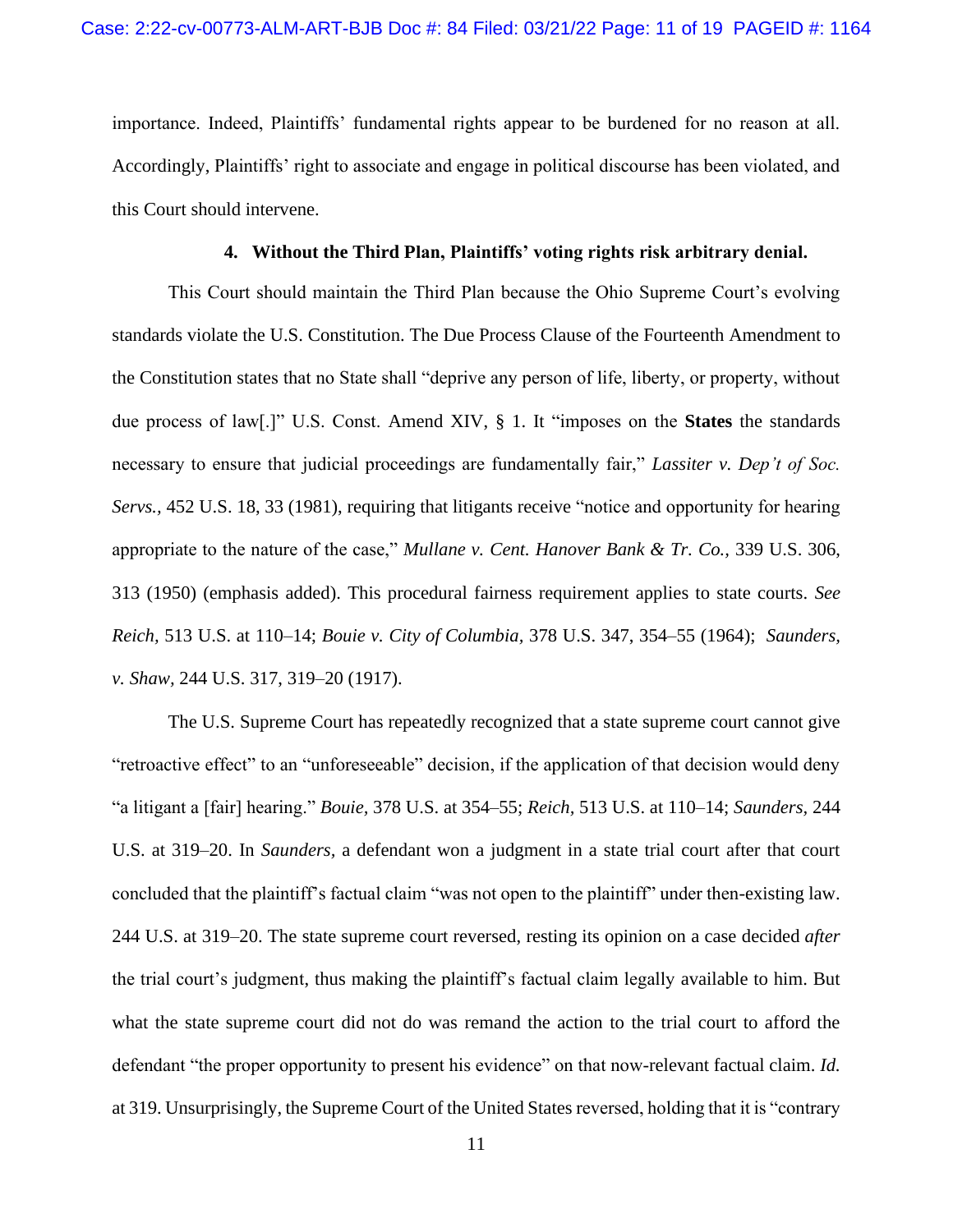to the 14th Amendment" for a state supreme court to reverse the favorable judgment obtained by a defendant based on the application of a new judicial decision without also remanding to give the defendant "a chance to put his evidence in" to respond to that new decision—at least where the defendant never "had the proper opportunity to present his evidence" before. *Id.* 

Similarly, in *Reich,* a plaintiff sought a tax refund for retirement payments paid by the federal government after his military service. 513 U.S. at 108. The Supreme Court of the United States had declared state laws that exempted from taxation retirement benefits paid by the State, but not by the federal government unconstitutional, and Georgia repealed its version that statute. *Id.* The plaintiff sued to recoup those taxes paid on his federal benefits under that repealed statute, but the Georgia Supreme Court first opined that its "refund statute [did] not [] apply to the situation where the law under which the taxes are assessed and collected is itself subsequently declared to be unconstitutional or otherwise invalid." *Id.* at 109 (citation omitted).

The U.S. Supreme Court remanded for reconsideration in light of an intervening decision in *Harper v. Virginia Department of Taxation,* 509 U.S. 86 (1993). Instead of considering the intervening opinion, the Georgia Supreme Court denied the plaintiff's tax-refund request by claiming, for the first time, that its own predeprivation state-law remedies sufficed to remedy any Due Process Clause violation, even though previously the State also offered postdeprivation remedies. *Reich,* 513 U.S. at 110. This was an entirely different explanation than the Georgia court offered in its first opinion. On appeal, the U.S. Supreme Court explained that this was exactly "what a State may *not* do . . . reconfigur[ing] its scheme, unfairly, in *midcourse—*to 'bait and switch'" the plaintiff. *Id.* at 111. The Georgia Supreme Court's reliance on predeprivation procedures, this Court held, "was entirely beside the point" because "no reasonable taxpayer would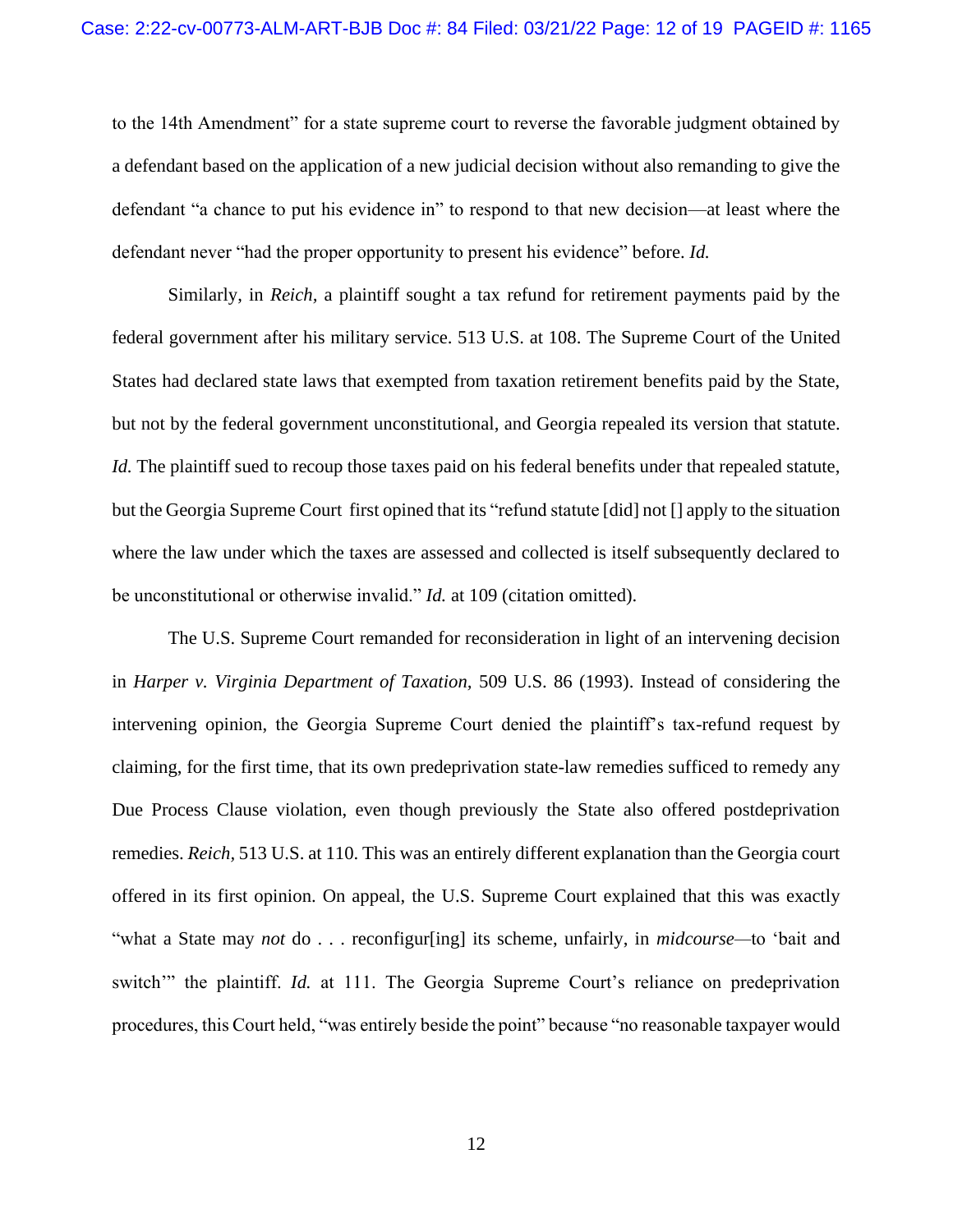have thought that they represented . . . the exclusive remedy for unlawful taxes." *Id.* (emphasis omitted).

This Court should maintain the Third Plan because the Plaintiffs' voting rights could be arbitrarily denied. In its decision invalidating the original legislative plan, the Ohio Supreme Court held that the plan was unconstitutional for failing to "closely correspond" to the Ohio statewide voter preference of 54% Republican to 46% Democrat. *League of Women Voters of Ohio v. Ohio Redistricting Comm.*, Slip Opinion No. 2022-Ohio-65, ¶ 88. In response, the Redistricting Commission enacted the first remedial plan with the goal of closely corresponding to the 54-46 ratio. *See League of Women Voters of Ohio v. Ohio Redistricting Comm.*, Slip Opinion No. 2022- Ohio-342, ¶ 97 (Kennedy and DeWine, JJ., dissenting). The Court shortly thereafter invalidated the first remedial plan; apparently "closely correspond" meant "exactly." *League of Women Voters of Ohio v. Ohio Redistricting Comm.*, Slip Opinion No. 2022-Ohio-342,¶ 63–64. Now required to draw an *exact* 54-46 plan, the Redistricting Commission again met the Ohio Supreme Court's new criteria and enacted a second revised plan with five (5) more democratic leaning state House districts and two (2) more democratic leaning state Senate districts, representing a perfect statewide proportionality of 54 to 46%. *League of Women Voters of Ohio v. Ohio Redistricting Comm.*, Slip Opinion No. 2022-Ohio-789, ¶ 84 (Kennedy and DeWine, JJ., dissenting). Yet again, the Court invalidated the plan after arbitrarily creating a new formula that assessed individual districts, instead of the plan as a whole. *Id.* at ¶ 85.

The Ohio Supreme Court's untenable one-upmanship is also seen in the Court's shifting definition of a competitive district. In *LWV I*, the Court merely required the first remedial map to meet the 54-46 "statewide proportion of Republican-leaning districts to Democratic-leaning districts." *League of Women Voters of Ohio v. Ohio Redistricting Comm.*, Slip Opinion No. 2022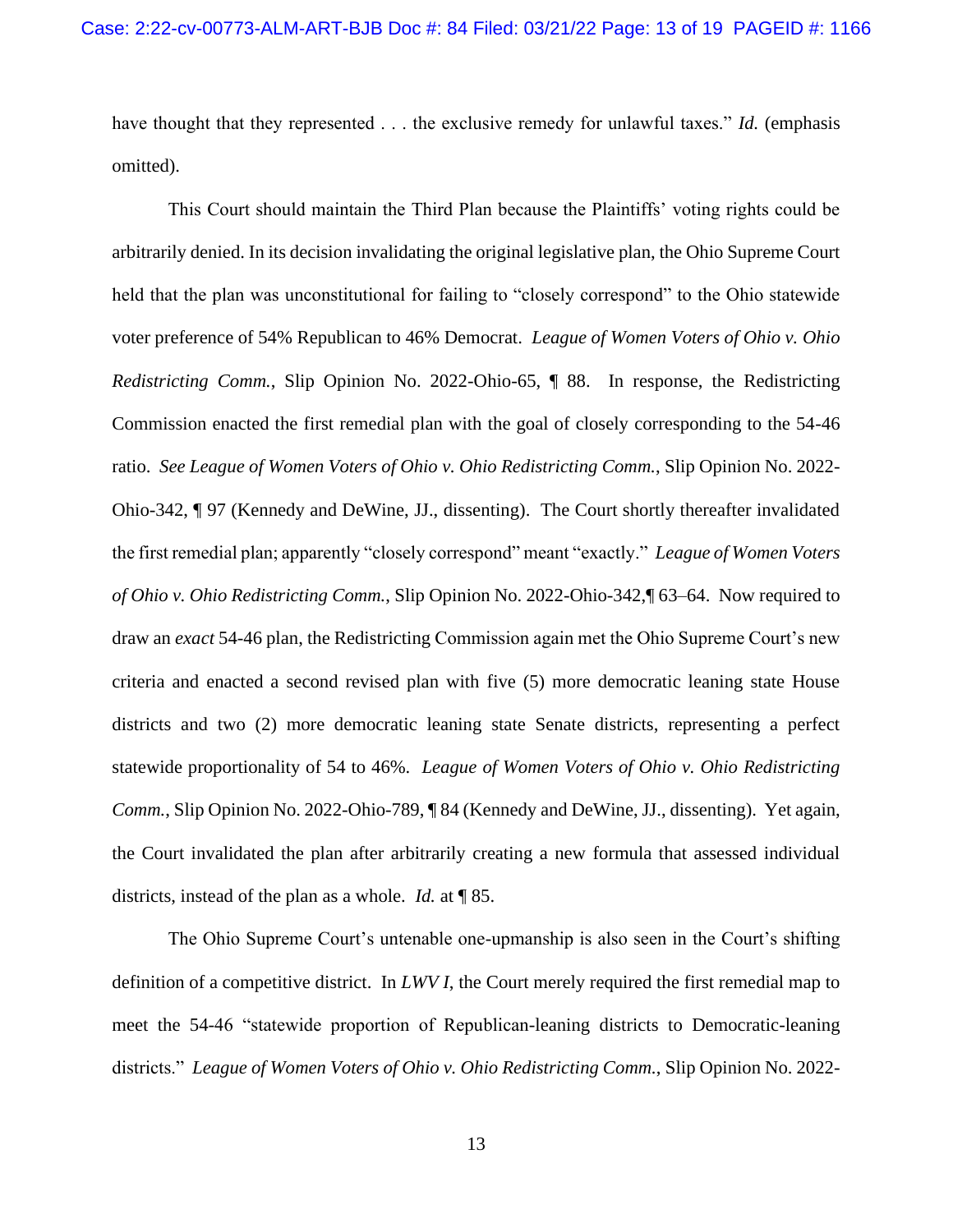Ohio-65, ¶ 86. When the Redistricting Commission met this standard in the first revised plan, the Court cried foul and for the first time held that labeling 50-51% Democratic-leaning districts as competitive was "absurd on its face." *League of Women Voters of Ohio v. Ohio Redistricting Comm.*, Slip Opinion No. 2022-Ohio-342, at ¶ 61. The Commission then enacted a second revised plan that "reduced from 12 to five the number of seats favoring Democrats by less than 51 percent." *League of Women Voters of Ohio v. Ohio Redistricting Comm.*, Slip Opinion No. 2022-Ohio-789, ¶ 87 (Kennedy and DeWine, JJ., dissenting). Yet again, the Court invalidated the plan after arbitrarily deciding that "even districts in which Democrats have a 2 percent advantage do not count as districts that "favor" [the Democratic] party." *Id.* at  $\P$  88 (citing majority opinion at  $\P$ 41).

The Ohio Supreme Court's three decisions further conflict in their analysis of expert reports and statistical measures by creating, then ignoring, benchmarks for what might be constitutional. *Id.* at  $\P$  94–102. The end result sought by the Ohio Supreme Court is unknown to all. But the current result is "electoral chaos for Ohioans," *id.* at ¶ 59, created at the expense of Plaintiffs' Due Process rights.

### **C. Because fundamental rights would otherwise be denied, the remaining preliminary injunction factors favor maintaining the Third Plan.**

As Plaintiffs' fundamental rights risk being denied , the remaining preliminary injunction factors favor this Court maintaining the Third Plan. No right is more fundamental than the right to vote. The United States Supreme Court has repeatedly held that the U.S. Constitution *undeniably* protects the "right of all qualified citizens to vote, in state and federal elections" and, furthermore:

A consistent line of decisions by this Court in cases involving attempts to deny or restrict the right of suffrage has made this indelibly clear. It has been repeatedly recognized that all qualified voters have a constitutionally protected right to vote, *Ex parte Yarbrough*, 110 U.S. 651, and to have their votes counted, *United States v. Mosley*, 238 U.S. 383. In *Mosley* the Court stated that it is 'as equally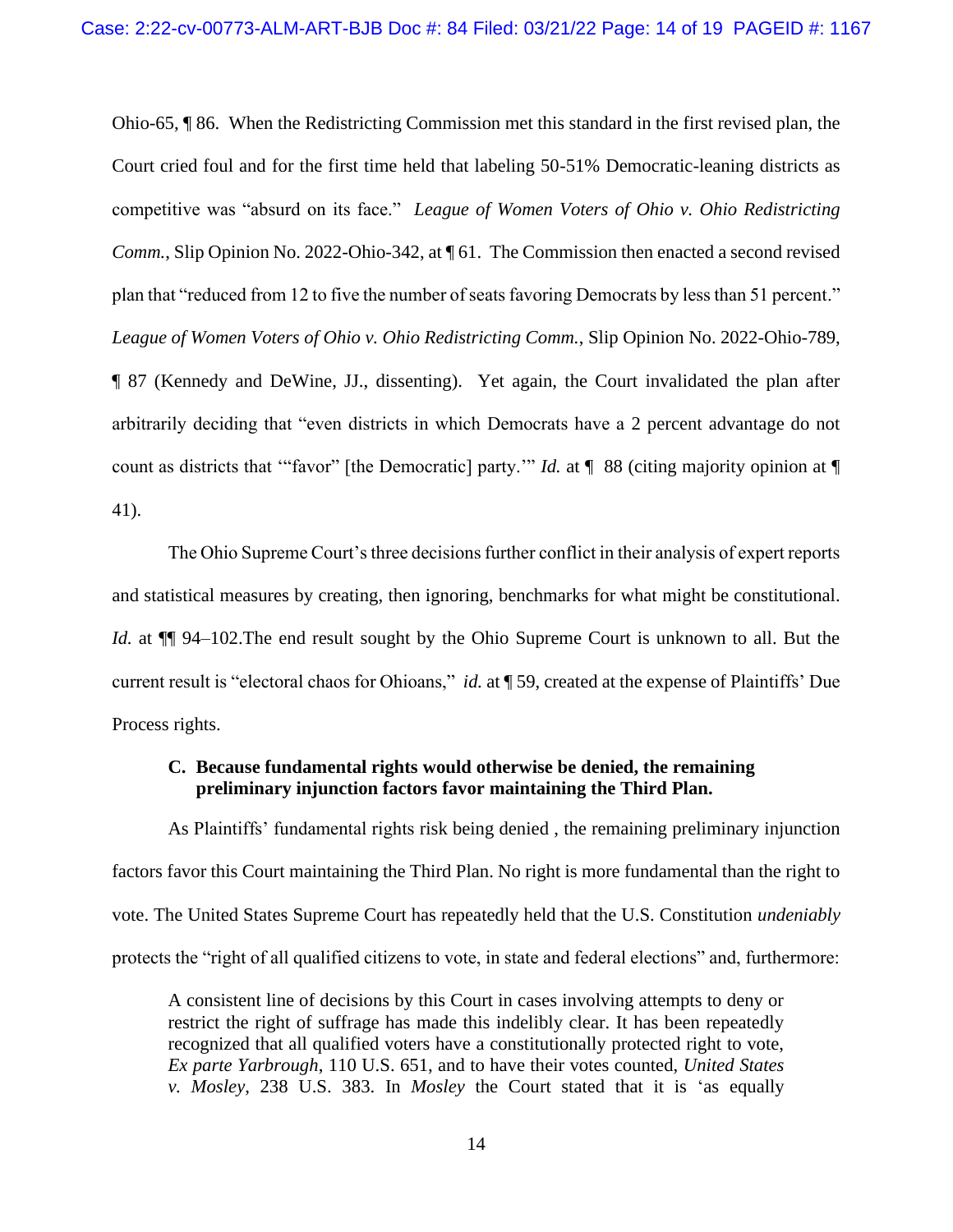unquestionable that the right to have one's vote counted is as open to protection . . . as the right to put a ballot in a box.' 238 U.S., at 386.

*Reynolds v. Sims*, 377 U.S. 533, 554-555, 84 S. Ct. 1362, 1377-1378, 12 L. Ed. 2d 506, 523-524, (1964). This includes the right to not have votes diluted or discarded. *Id.* at 555 ("the right of suffrage can be denied by a debasement or dilution of the weight of a citizens vote just as effectively as by wholly prohibiting the free exercise of the franchise."); *see, Baker v. Carr*, 369 U.S. 186, 206 (1962) (finding voters who allege facts showing disadvantage to themselves have standing to sue.).

Because the right to vote is so fundamental, district courts may maintain a map to fix a constitutional violation. *See Rucho v. Common Cause*, 139 S. Ct. 2484, 2495 (2019). Indeed, "there is a role for the courts" to resolve one-person, one-vote and other violations. *Id.* (citations committed); *see, e.g.*, *Kopald v. Carr*, 343 F. Supp. 51, 52 (M.D. Tenn. 1972). In *Kopald*, multiple plans were proposed by the legislative authority, including one with a population variance of 21%. *Id.* In response, the court adopted a modified plan that reduced the variance to 4% and maintained jurisdiction for one election cycle. *Id.* at 54 (citing *Ely v. Klahr*, 403 U.S. 108, 91 S. Ct. 1803, 29 L. Ed. 2d 352 (1971)); *see also, McConchie v. Scholz*, No. 21-cv-3091, 2021 U.S. Dist. LEXIS 201160, at \*67 (N.D. Ill. Oct. 19, 2021) (ordering submission of proposed map to be considered by the court following Equal Protection Clause violation). Therefore, a court may modify state legislative cycles so that it complies with one-person, one-vote for at least one election cycle.

Here, this Court should maintain the Third Plan so that Plaintiffs' constitutional rights are no longer violated. Unlike this Court, the Ohio Supreme Court cannot intervene. It is prohibited by the Ohio Constitution from adopting a plan. *See* Ohio Constitution, Article XI, Section 9(D). Because the Redistricting Commission declared an impasse, without this Court's intervention, Plaintiffs' vote will be diluted by using the 2010 state legislative districts or otherwise denied.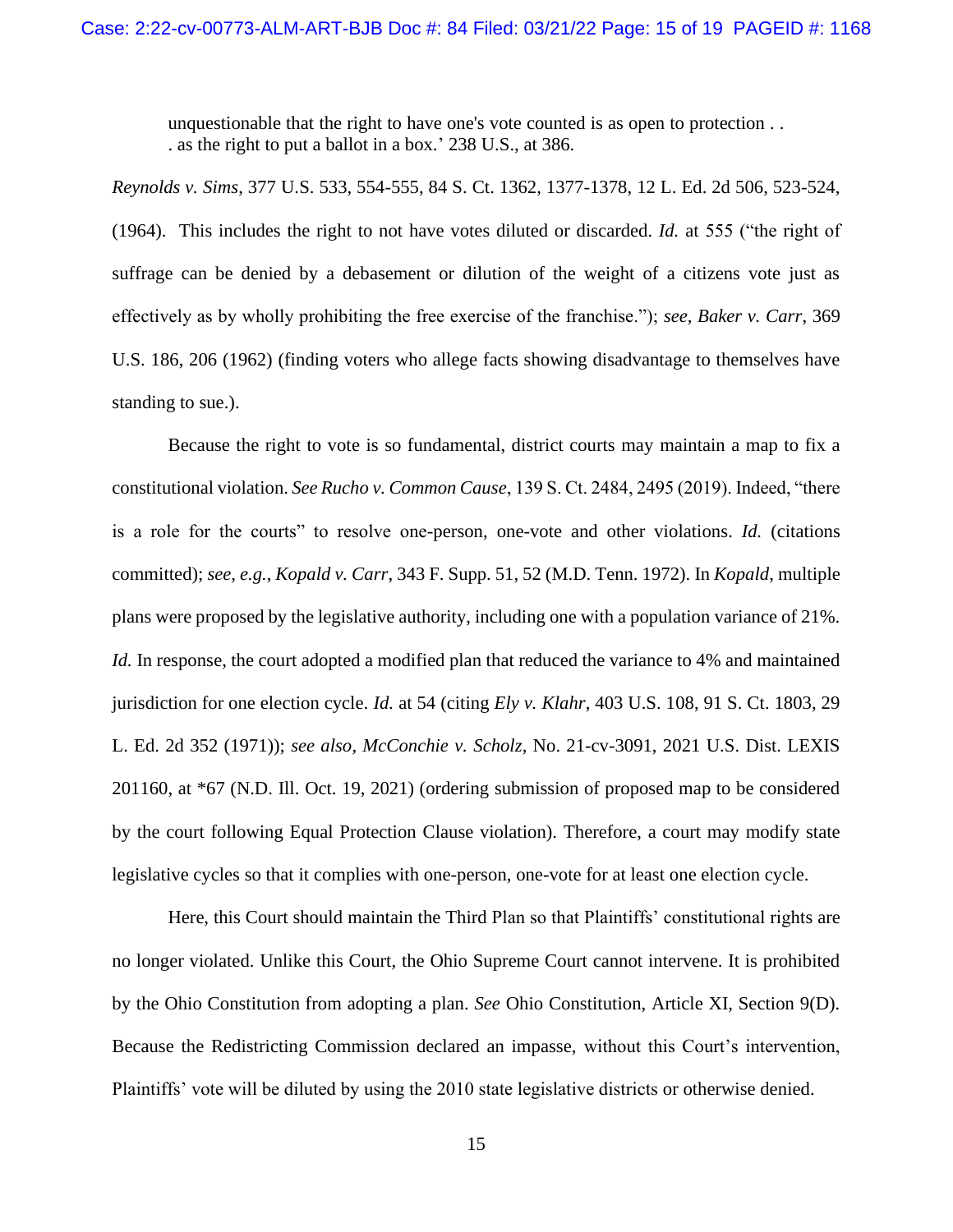Given Plaintiffs' constitutional right to vote (and an equal right to have their votes not diluted or discarded), Plaintiffs suffer irreparable harm if the 2010 legislative district maps are used because they live in districts where the population increased, which, in turn, dilutes their voting power. Alternatively, if Ohio has no maps at all, Plaintiffs have no ability to vote, and no election occurs. Maintaining the Third Plan eliminates Plaintiffs' irreparable harm.

Maintaining the Third Plan would not harm third parties. And unless this Court adopts the Third Plan, the 2022 election cycle will continue to stall, creating greater election chaos.

Lastly, the public interest favors maintaining the Third Plan because the public has interest in voting—either in undiluted districts or at all. Moreover, the validity of statewide elections strikes at the heart of America's representative democracy.

Thus, in addition to Plaintiffs establishing that they have a strong likelihood of success on the merits, the remaining injunctive factors favor Plaintiffs, and this Court should order Secretary LaRose to keep implementing the Third Plan until Plaintiff's preliminary injunction motion is decided.

# **D. This Court has the power to protect Plaintiffs from unconstitutional state actors by ordering the Third Plan.**

This Court may order the Third Plan even though it was rejected by the Ohio Supreme Court. State court decisions and state constitutions must yield to the U.S. Constitution. The whole purpose of 42 U.S.C. § 1983 is to protect people from unconstitutional action under color of state law "whether that action be executive, legislative, or judicial." *Mitchum v. Foster*, 407 U.S. 225, 242, 92 S. Ct. 2151, 2162 (1972) (citation omitted). For example, it is 42 U.S.C. § 1983 that allowed the U.S. Supreme Court to overcome the Alabama Constitution to protect voting rights under the Equal Protection Clause. *Reynolds v. Sims*, 377 U.S. 533, 537, 84 S. Ct. 1362, 1369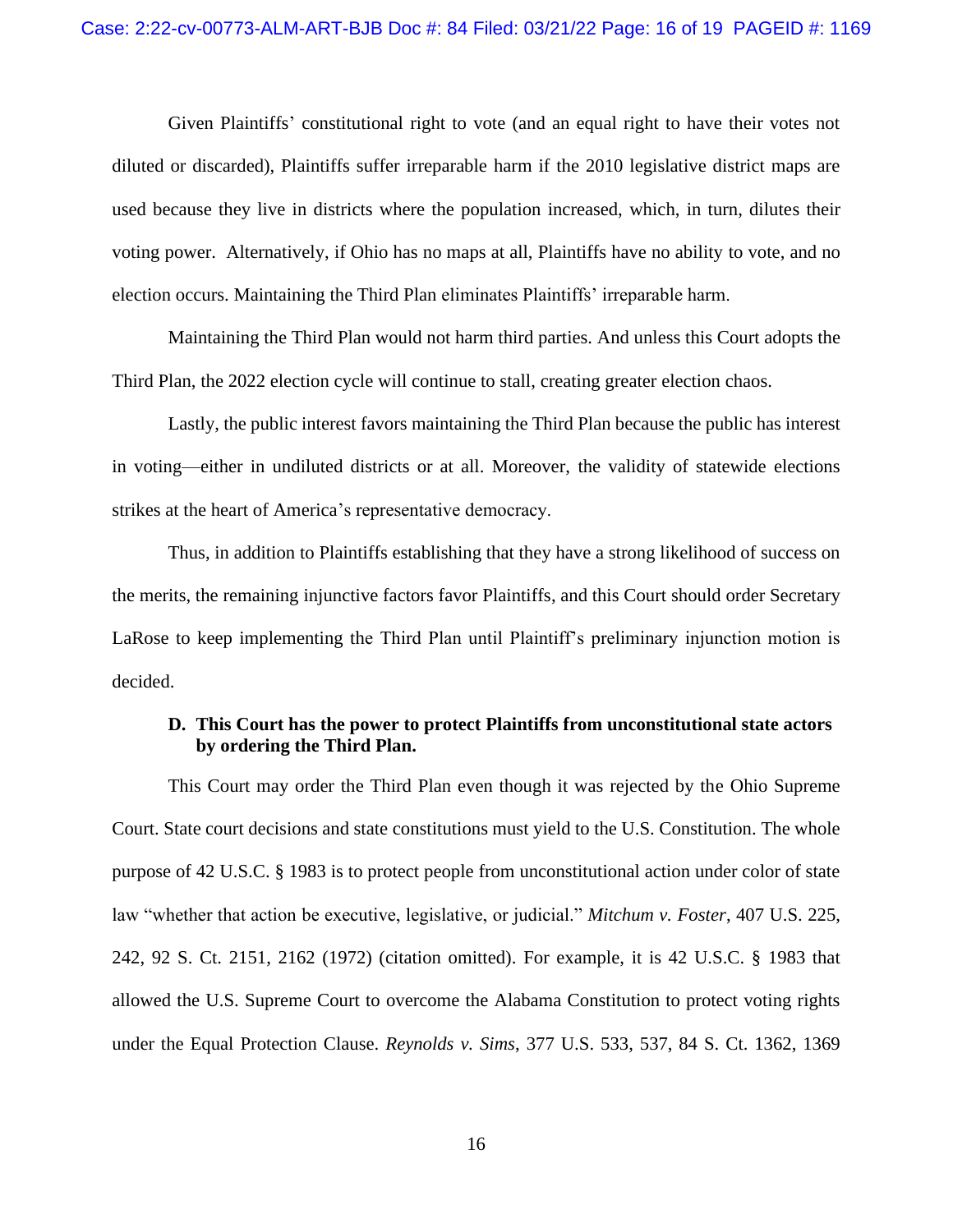(1964). Indeed, the "purpose of § 1983 was to interpose the federal courts between the States and the people . . . ." *Mitchum*, 407 U.S. at 242.

Here, Plaintiffs do not seek challenge the constitutionality of the Redistricting Commission. Instead, Plaintiffs ask for a remedy, the Third Plan, that the Ohio Supreme Court found violates the Ohio Constitution. The Bennett Petitioners have argued that this is a "nonstarter." (ECF No. 78, PageID # 115). Yet the U.S. Supreme Court provided a similar remedy in *Reynolds*, expressly overcoming the Alabama Constitution. *See also McDaniel v. Patty*, 435 U.S. 618 (1978).

Therefore, to protect rights guaranteed by the U.S. Constitution, this Court may order the Third Plan even though the Ohio Supreme Court believes it may be contrary to state law. This is particularly true because of the back-and-forth between the Ohio Supreme Court and the Redistricting Commission and the resulting ongoing harm incurred by Plaintiffs and voters statewide as a result of that back-and-forth. *Espinoza v. Montana Dept. of Revenue*, 140 S.Ct. 2246 (2020) (discussing as-applied constitutional challenge to Montana Constitution).

There are other advantages to using the Third Plan instead of this Court drawing its own plan. First, Secretary LaRose has already started implementing the Third Plan, unlike a plan a federal court would draw, which would require significant state resources. Second, the Redistricting Commission is made up of seven elected officials who can be held accountable by voters, unlike federal judges. Third, these elected officials made difficult policy decisions based on the inherent geographic challenges of a Democratic voter-base that coalesces inside just a few political subdivisions. These policy decisions are best left to elected officials rather than federal judges.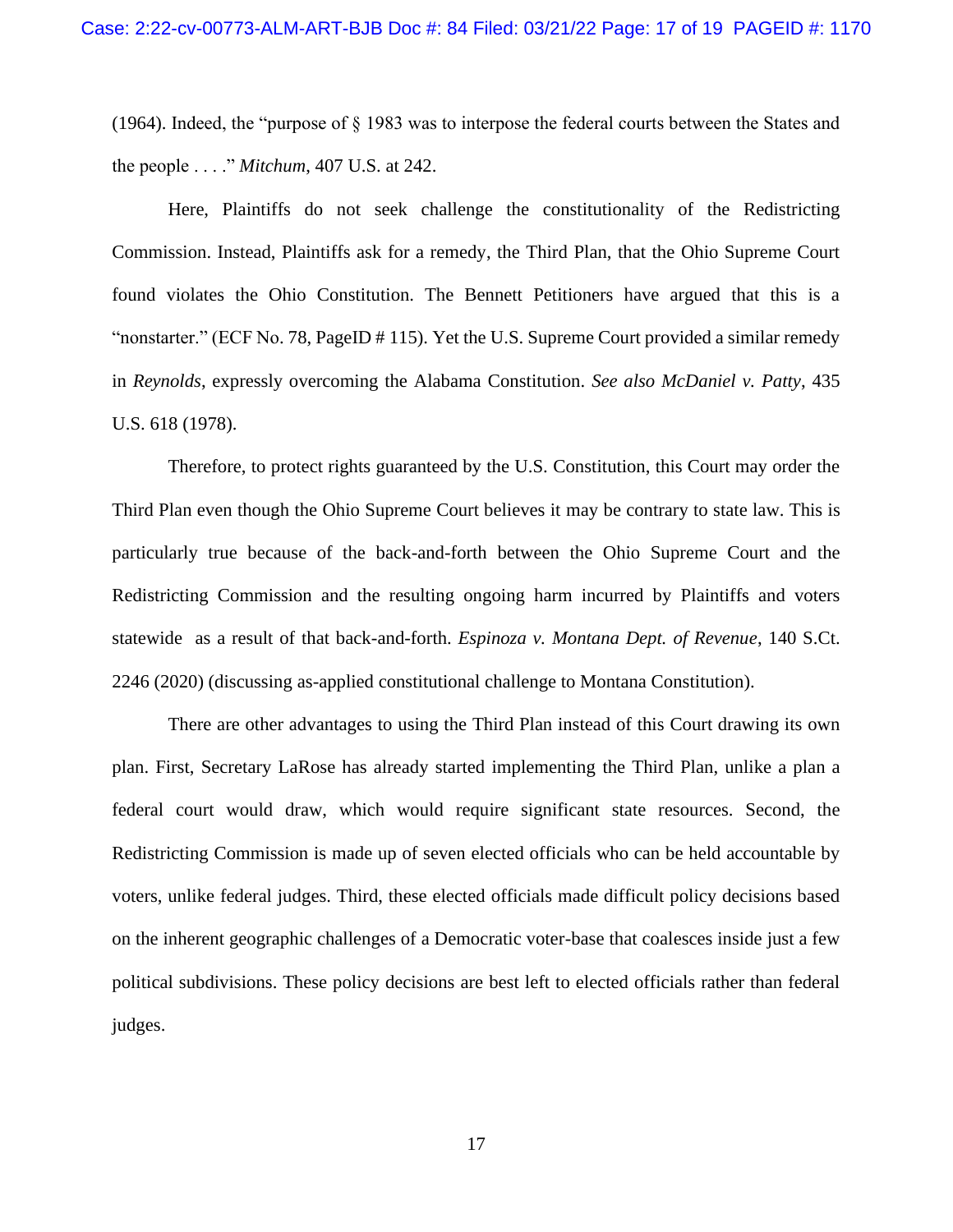Ultimately, deferring to one of the three plans adopted by Redistricting Commission more closely aligns with Ohio law, in process and in substance, than this Court creating and ordering an unknown "fourth plan."

## **IV. CONCLUSION**

For all these reasons, Plaintiffs respectfully request that this Court require that Secretary of State Frank LaRose maintain the Third Plan until Plaintiffs' preliminary injunction motion can be heard.

Respectfully submitted,

## **Isaac Wiles & Burkholder LLC**

*/s/ Donald C. Brey* Donald C. Brey (0021965) Brian M. Zets (0066544) Matthew R. Aumann (0093612) Ryan C. Spitzer (0093515) Trista M. Turley (0093939) Two Miranova Place, Suite 700 Columbus, Ohio 43215 Tel: 614-221-2121; Fax: 614-365-9516 [dbrey@isaacwiles.com](mailto:dbrey@isaacwiles.com) [bzets@isaacwiles.com](mailto:bzets@isaacwiles.com) [maumann@isaacwiles.com](mailto:maumann@isaacwiles.com) [rspitzer@isaacwiles.com](mailto:rspitzer@isaacwiles.com) tturley@isaacwiles.com

*Attorneys for Plaintiffs Michael Gonidakis, Mary Parker, Margaret Conditt, Beth Ann Vanderkooi, Linda Smith, Delbert Duduit, Thomas W. Kidd, Jr., and Ducia Hamm*